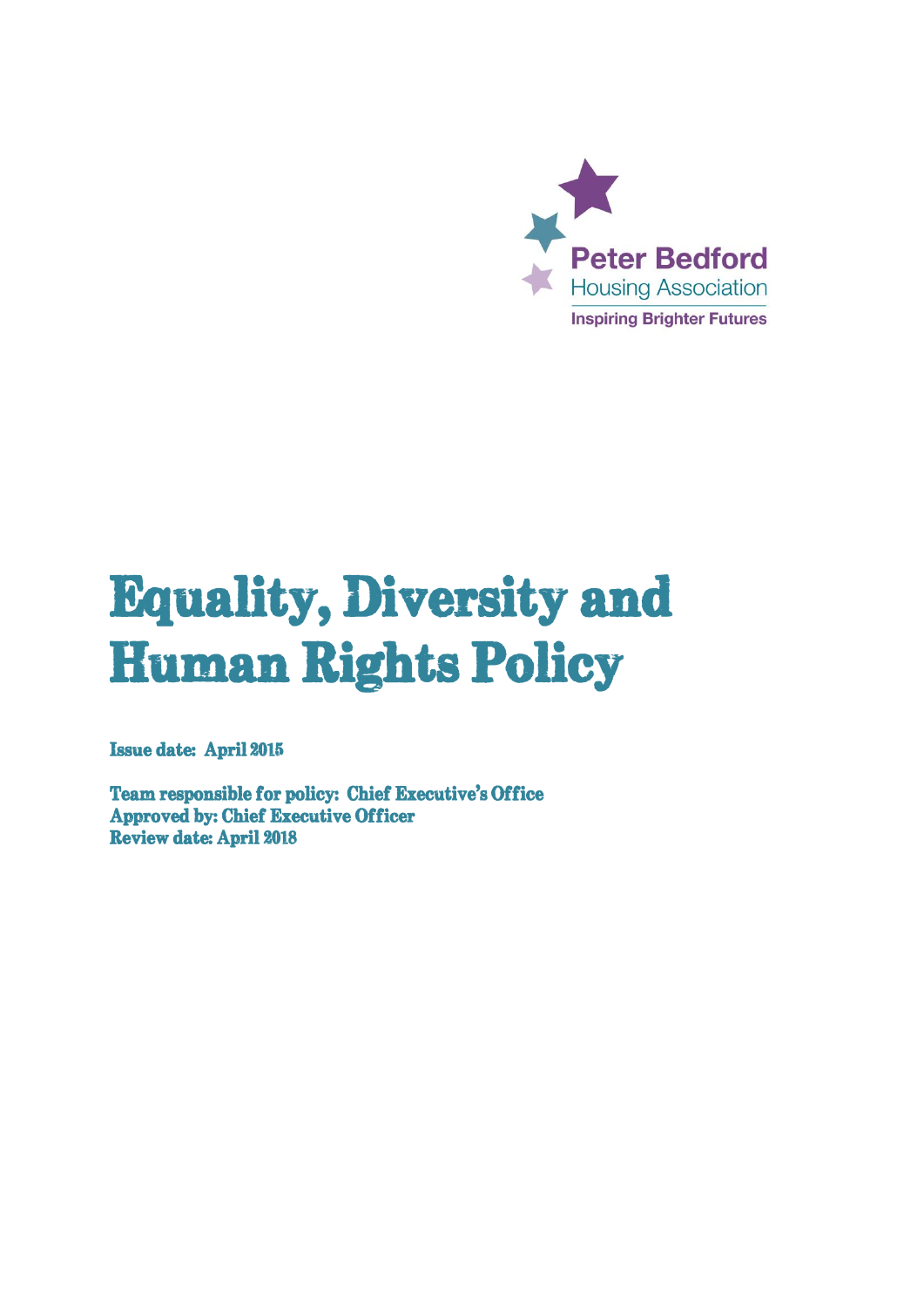# **EQUALITY, DIVERSITY AND HUMAN RIGHTS POLICY**

## **1.0 STATEMENT OF INTENT**

Equality, diversity and human rights are integral to the work of PBHA, and form a key part of our vision and mission. Our principles of participation, respect, inclusion, diversity and empowerment reflect the importance of and our commitment to respecting people equally, valuing the contributions of all, and treating everyone with fairness and dignity.

It is our mission to support those with long experience of social exclusion to take control over their lives and shape a brighter future. We support people's aspirations to increased social, educational and economic inclusion and our services are designed and delivered to this end.

PBHA will always observe and promote equality, diversity and human rights in all our work.

We are positively committed to challenging direct and indirect unfair discrimination, harassment or victimisation against anyone on the grounds of gender**,** race, colour, ethnic or national origin, physical or mental health, disability, social class**,** age, political or religious beliefs, offending history, HIV status, trade union activity, marital status, sexual identity or orientation, caring responsibilities or immigration status (henceforth referred to as 'equality strands').

We strive to ensure that our commitment to equal opportunities and antidiscriminatory practice is reflected in all that we do, including the way we assess, allocate and provide housing, support and services; employ, manage and train staff; work with contractors, suppliers and agencies and recruit Board members.

As part of our commitment to promoting equalities and good relations, PBHA takes and creates opportunities to celebrate difference and diversity, including Black History Month, World Mental Health Day, International Women's Day, Lesbian, Gay, Bi-sexual and Transgender Pride.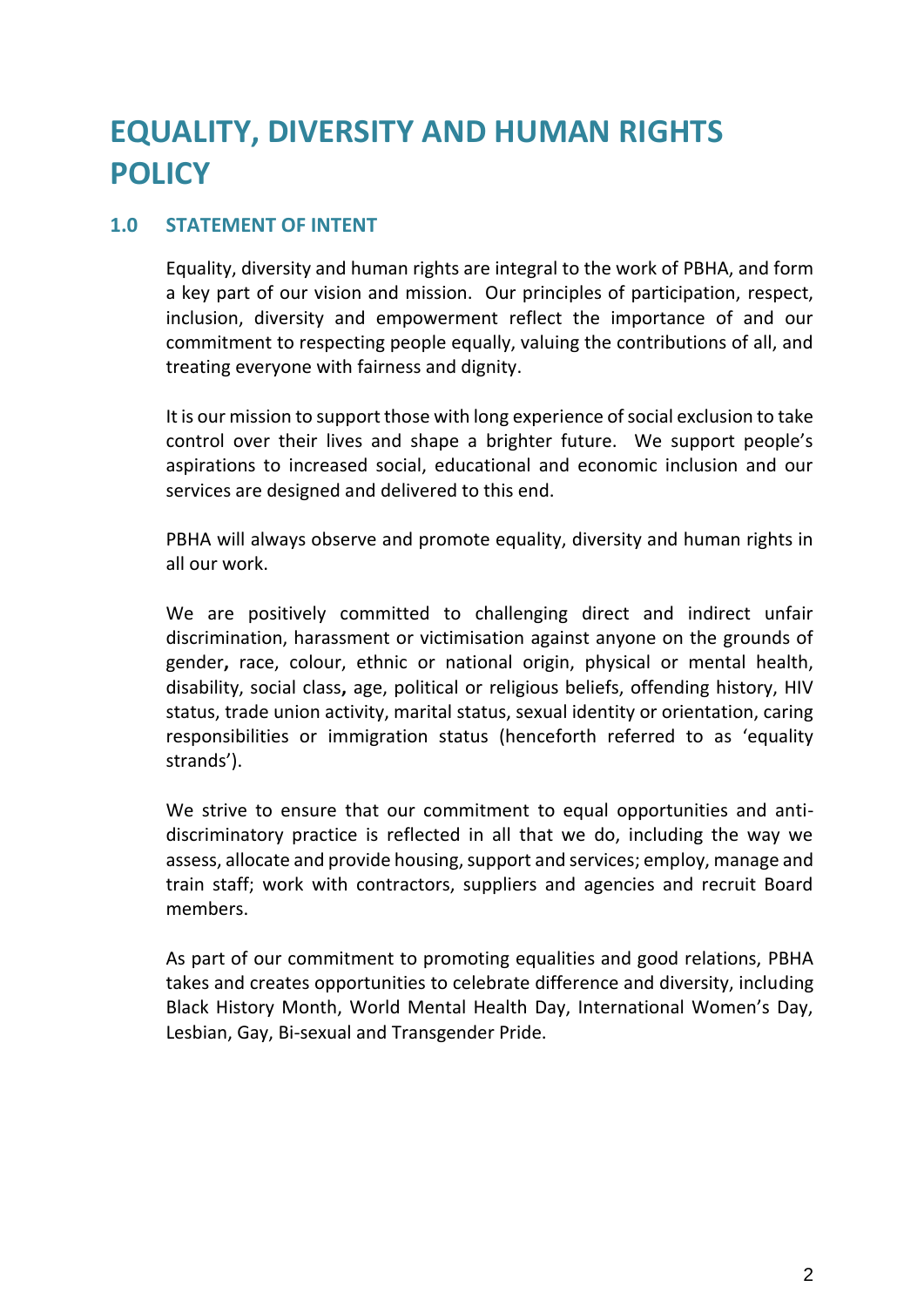#### **2.0 IMPLEMENTATION**

**Legal requirements –** We act in accordance with all relevant equalities legislation and regulations.

#### **3.0 GOOD PRACTICE**

In addition to upholding the law, we support the provisions of the Equality and Human Rights Commission Codes of Practice in the provision of housing, services and employment.

We implement, monitor and keep under review detailed operational policies and procedures which ensure we adhere to good equal opportunities and antidiscriminatory practice and the requirements of this policy. These include:

- Carers and childcare leave policy
- Codes of conduct (staff, volunteers and Board)
- **•** Disciplinary Procedure
- Flexible Working Arrangements
- **Grievance Procedure**
- The Harassment Policy
- The Nuisance Policy
- **Equality and human rights action plan**
- Recruitment, Allocations and Lettings Policy
- Recruitment of Ex-offenders Contract of engagement in training for workschemes
- Guidelines on Recruitment and Selection
- Redundancy Procedure
- Retirement Policy
- Ring fencing paid opportunities for tenants and participants
- Staff Training and Development Policy
- Guidance on supervisory and development opportunities
- Working and Living Together
- Work-Life Balance Policy

#### **4.0 RESPONSIBILITIES**

The **Board** takes primary legal and moral responsibility for ensuring PBHA operates in an anti-discriminatory way in accordance with best equal opportunities, diversity and human rights practice.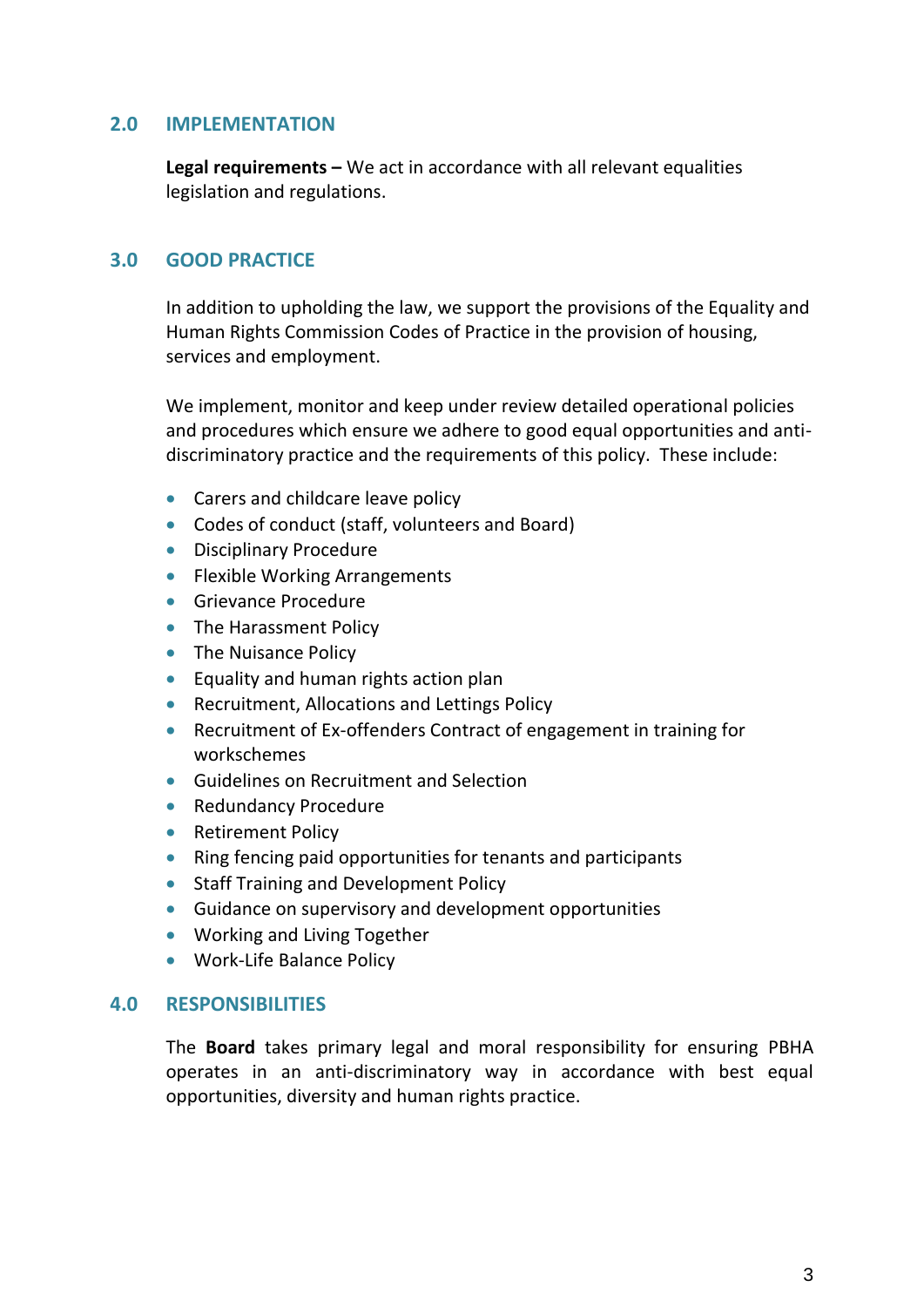The **Equal Opportunities and Diversity Committee** is a sub committee of the Board. It comprises Board members, staff, tenants and participants. It is chaired by a Board member and serviced by the Chief Executive. Its role is to: review the Association's compliance with legislation and regulation, its performance against targets and its strategies and policies relating to equal opportunities and diversity. The agenda for the meetings are set by a working group of tenants and participants who meet with the Chief Executive in advance.

The **Chief Executive** has overall responsibility for the implementation, management, monitoring and review of all relevant policies and procedures. **Senior and middle managers** are charged with promoting this policy.

In addition, all **staff, volunteers and cover participants** have an individual responsibility to:

- act in accordance with equal opportunities and anti-discrimination policies, procedures and good practice in everything they do
- pro-actively implement the Harassment Policy and Complaints Procedure, including supporting colleagues, tenants and participants where appropriate to challenge any discriminatory behaviour
- be aware of the disciplinary consequences of not abiding by equal opportunities policies and procedures.

All **tenants and participants** are encouraged and supported to behave in accordance with anti-discriminatory principles and are made aware of the Harassment Policy including the consequences of not abiding by it. The Chief Executive oversees all formally reported harassment allegations.

All **agents and contractors** providing services to PBHA are made aware of this policy and all Invitations to Tender released by PBHA require bidders to make a statement that they agree to abide by it.

## **5.0 PROVISION OF HOUSING AND SERVICES**

We seek to identify the needs of disadvantaged groups within our areas of operation and actively assist them to benefit from our housing and services.

We take appropriate action to ensure our activities are widely known and that applications are welcome from all sections of the community.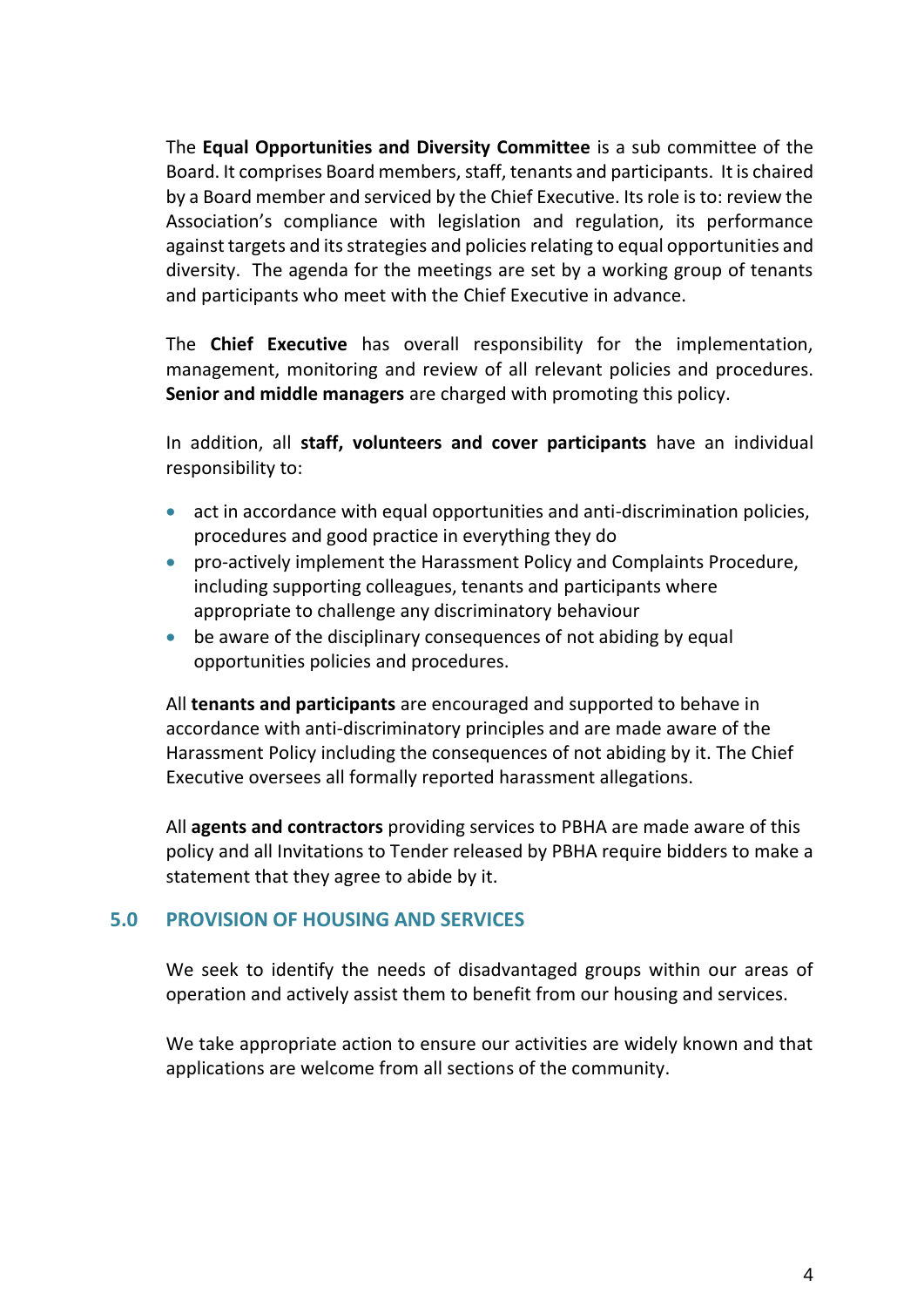We ensure that anyone applying for housing or services is dealt with fairly without discrimination.

We seek to ensure that the housing, services and support that people receive are relevant to their individual needs and aspirations in a culturally sensitive and anti-discriminatory manner.

Where appropriate we provide or enable access to services to meet the specific needs and aspirations of particular groups.

## **6.0 EMPLOYMENT**

We ensure that the widest range of applicants are made aware of job vacancies and ensure that the job requirements are the minimum necessary.

We ensure staff are selected, trained, promoted and managed in a fair and equitable way consistent with their skills, aptitudes and abilities, with a view to ensuring the workforce reflects at all levels the communities and areas we work in.

We take positive action on the employment of disabled people, provide a Guaranteed Interview Scheme and are holders of the two ticks symbol. From time to time, we take positive action within the law on the recruitment of other groups of people if they are under-represented in the workforce.

#### **7.0 BULLYING, HARASSMENT AND VICTIMISATION**

We make every effort to provide a living and working environment free from all forms of bullying, harassment, and victimisation.

We deal quickly, firmly and sensitively with all forms of discriminatory behaviour in accordance with our Harassment Policy.

Disciplinary and Grievance Procedures apply to all employees of PBHA and are applied to tackle misconduct and breaches of policy and codes of practice.

We are committed to the protection of vulnerable adults (POVA) from bullying, harassment, victimisation and any form of coercion or exploitation. We comply with local statutory requirements regarding POVA and the reporting of incidents.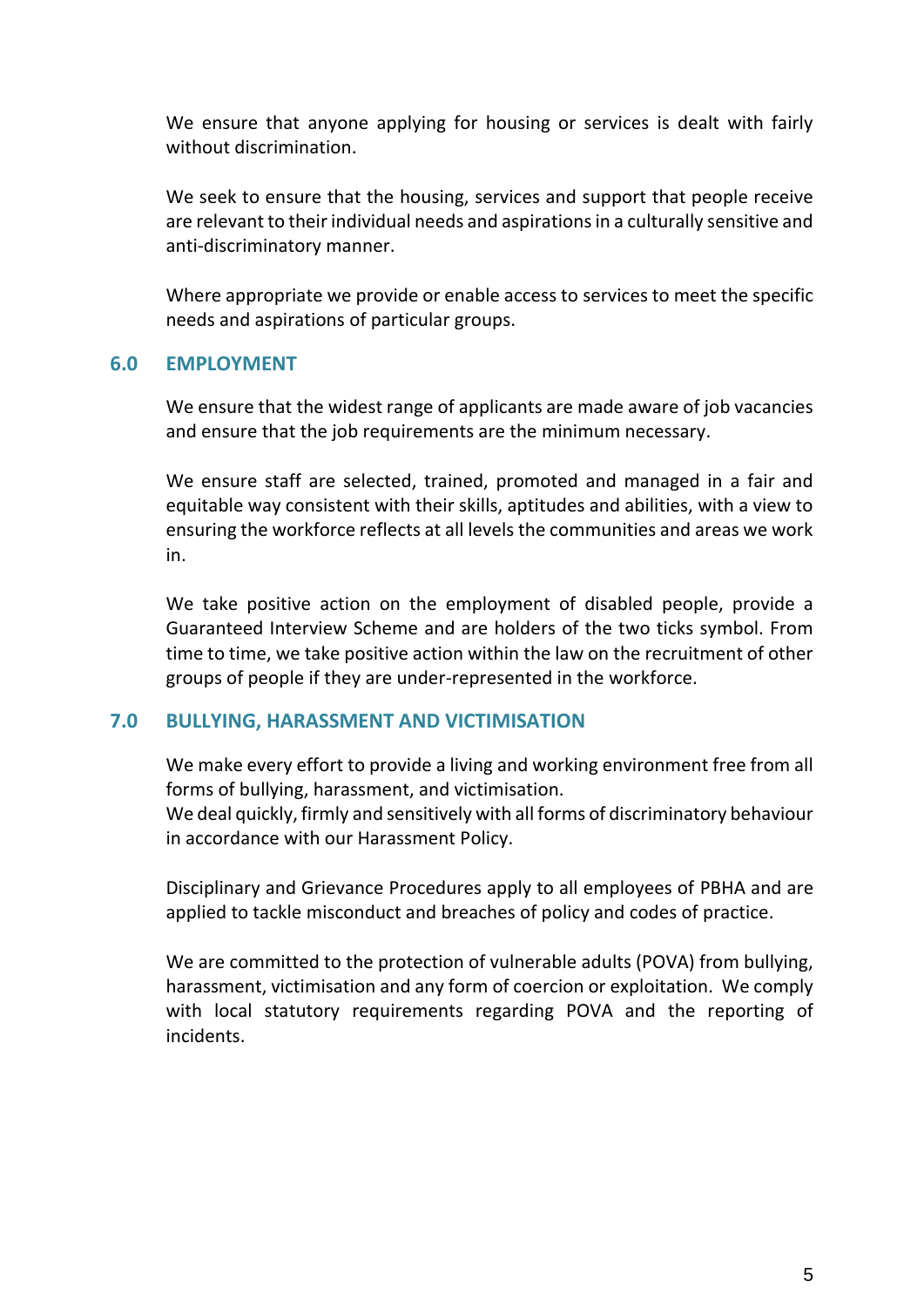PBHA subscribes to an advocacy service where tenants and participants can seek confidential support and advice on issues that may include bullying, harassment and victimisation.

#### **8.0 MONITORING AND REVIEW**

Key Performance Indicators relating to equalities and diversity are monitored and evaluated on a quarterly basis by the Senior Management Team and reported to the Board.

The Equal Opportunities and Diversity Committee meets three times a year to set policy and review the performance of the organisation. The Board reviews and re-sets Key Performance Indicators based on the recommendations of the Equal Opportunities and Diversity Committee.

PBHA believes strongly in service user feedback and consultation regarding the effectiveness of service provision.

## **9.0 COMMITMENTS AND UNDERTAKINGS**

We seek and recognise the value of a diverse workforce across the organisation and in all of our services. We know that people from all equality strands have an equal right to our services and to make a positive contribution to PBHA. We provide staff training and development on the basis of need and do not consider any other factor. We undertake to fulfil all the legal duties required by the legislation and regulations, including Equality and Diversity training for all staff.

We do not tolerate abuse, bullying, harassment or victimisation amongst or between our workforce, tenants and participants, or in our housing or services, and will deal with incidences under complaints, harassment, disciplinary and grievance procedures as appropriate. We are signed up to the National Housing Federation initiative in Business for neighbourhoods and take seriously our legal and moral obligations as a landlord for tackling racial harassment and/or racial and religious hatred in the community.

We actively promote mutual understanding and good relations between people across all equality strands. We actively exercise our rights and obligations as a Landlord to the fullest extent of the law in order to tackle perpetrators of hatred in local communities.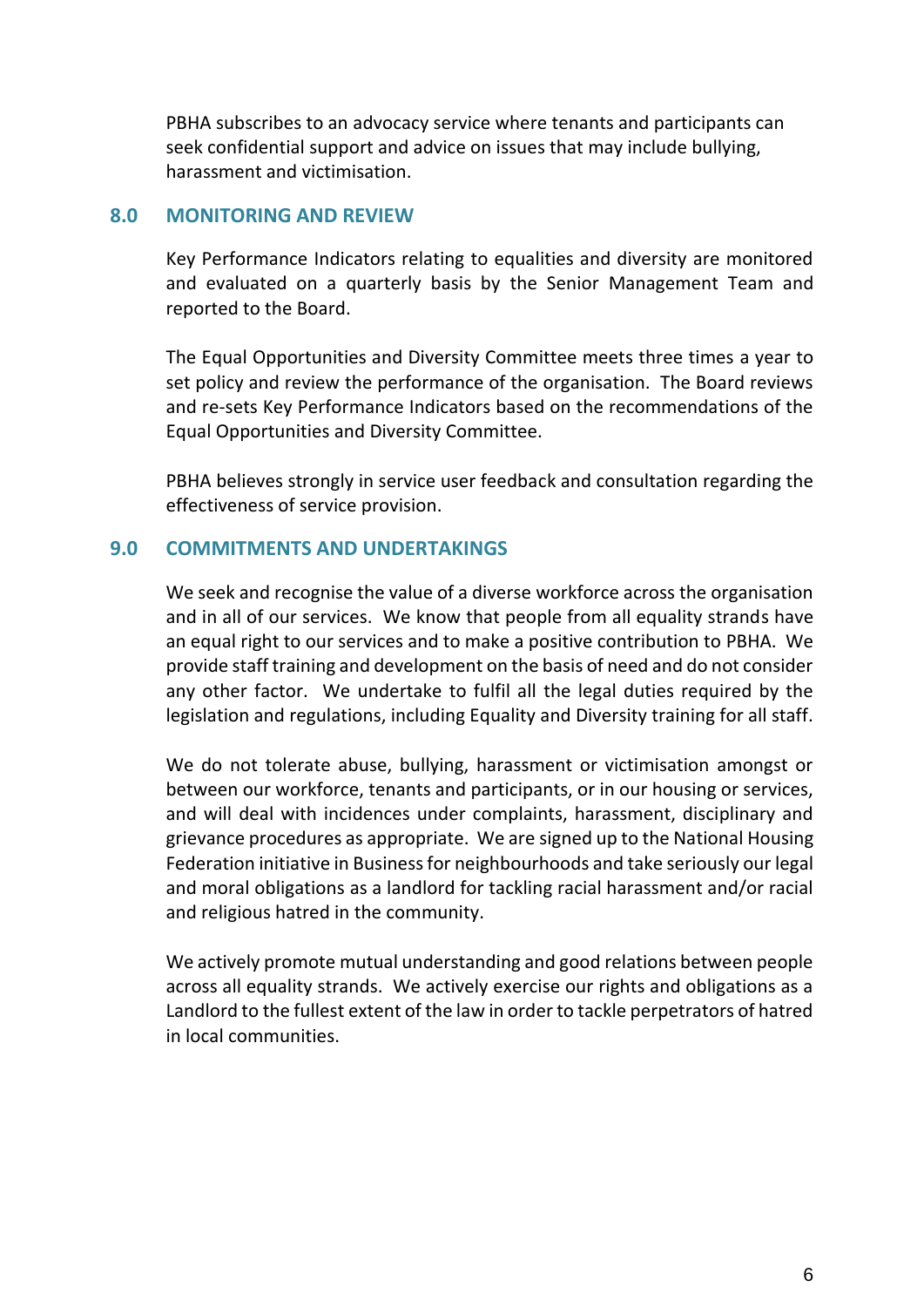We set positive action targets in new lettings to improve diversity and be representative of the geographical areas in which we work. From time to time we may advertise posts to a specific group (where there is a genuine occupational requirement) or offer specific services to specific groups in order to address the balance of participation or meet particular needs. We actively seek to employ tenants and participants, and certain posts are ring-fenced in order to meet our commitment in tackling inequalities within the labour market and supporting those furthest away from employment.

We subscribe to the Social Model of Disability that it is not impairment but the barriers created by society that disable people. We understand that this phenomenon is not restricted to disability, but can affect people from all equality strands. As such, we constantly strive to reduce and eliminate barriers that may exist in PBHA in the built environment, information, policies and practices, attitudes and expectations to ensure that as representative a group of people as possible are included in all aspects of our work and services.

We are holders of the two ticks symbol 'Positive about disabled people' and offer a Guaranteed Interview Scheme for all disabled job applicants who meet the essential criteria in the Person Specification. We welcome applications for adjustments and review and implement reasonable adjustments throughout our recruitment and employment processes.

We offer a range of flexible working arrangements and work life balance measures, enhanced maternity, paternity and adoption terms to help all employees meet their caring and home requirements. In the aforementioned policies, and our dependants and compassionate leave arrangements, we ensure that all employees share the same employment terms and conditions, and therefore include recognition of partners regardless of gender or marital status.

We provide a supportive environment for carers and support carers to successfully manage the balance of work and caring responsibilities.

All staff have access to a support line offering financial, legal, professional, consumer, childcare and management advice and counselling.

We ensure that anyone returning to the organisation after a period of extended leave has the opportunity to take part in a programme of re-induction or retraining.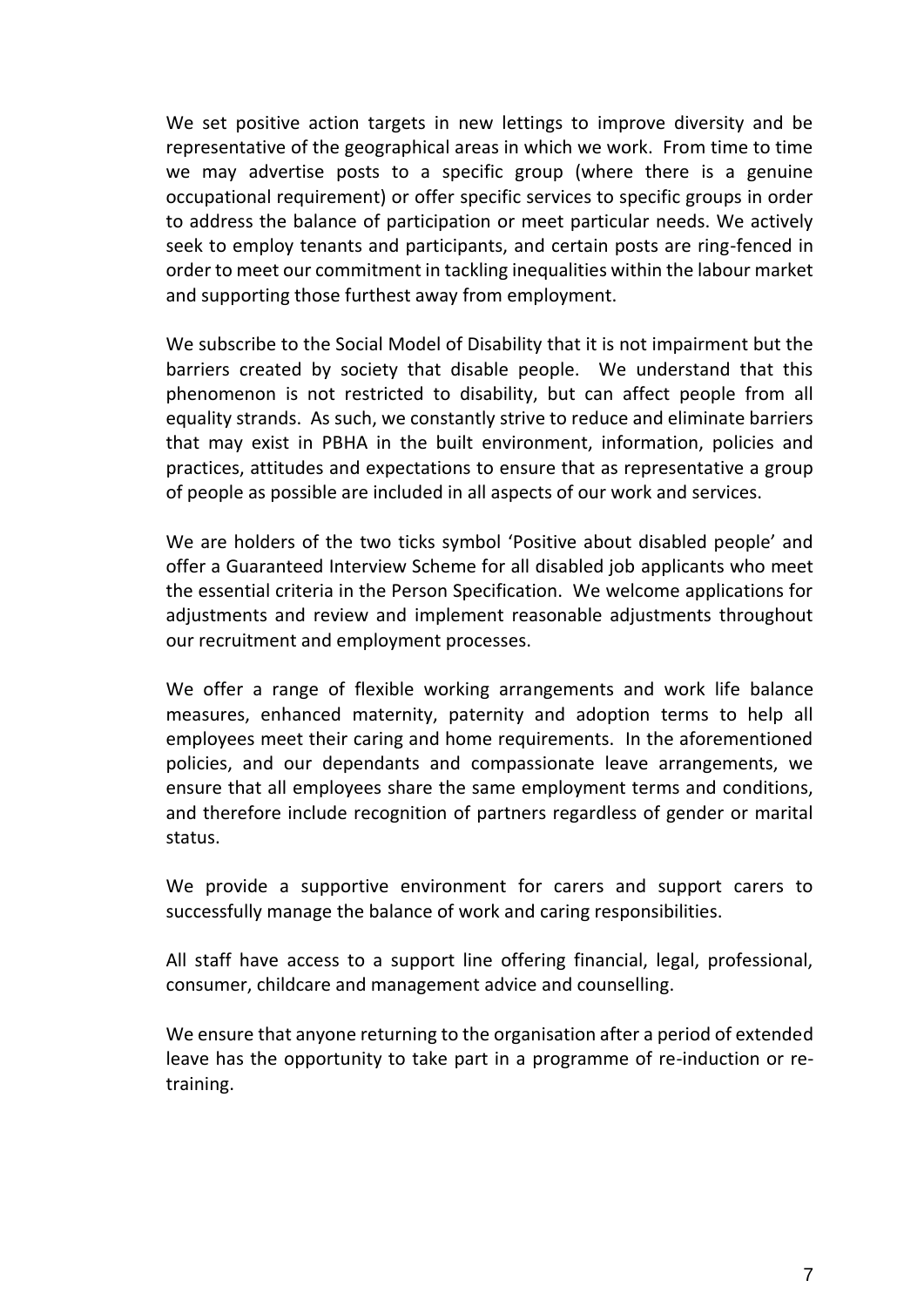Ex-offenders are a specific target group for PBHA and we are committed to supporting ex-offenders to rehabilitate into the community. As tenants and participants, ex-offenders have the same rights and obligations as other tenants and participants.

In addition, we are positive about the employment of ex-offenders and having a criminal record will not necessarily bar someone from being employed by PBHA. We abide by the provisions of the Rehabilitation of Offenders Act 1974, including claiming exemption regarding the declaration of unspent convictions because of our work with vulnerable adults. DBS disclosures are assessed at the relevant level and treated confidentially and sensitively. Relevant spent and unspent convictions are considered in relation to the particular post applied for, and the circumstances and background of the offence/s are taken into account.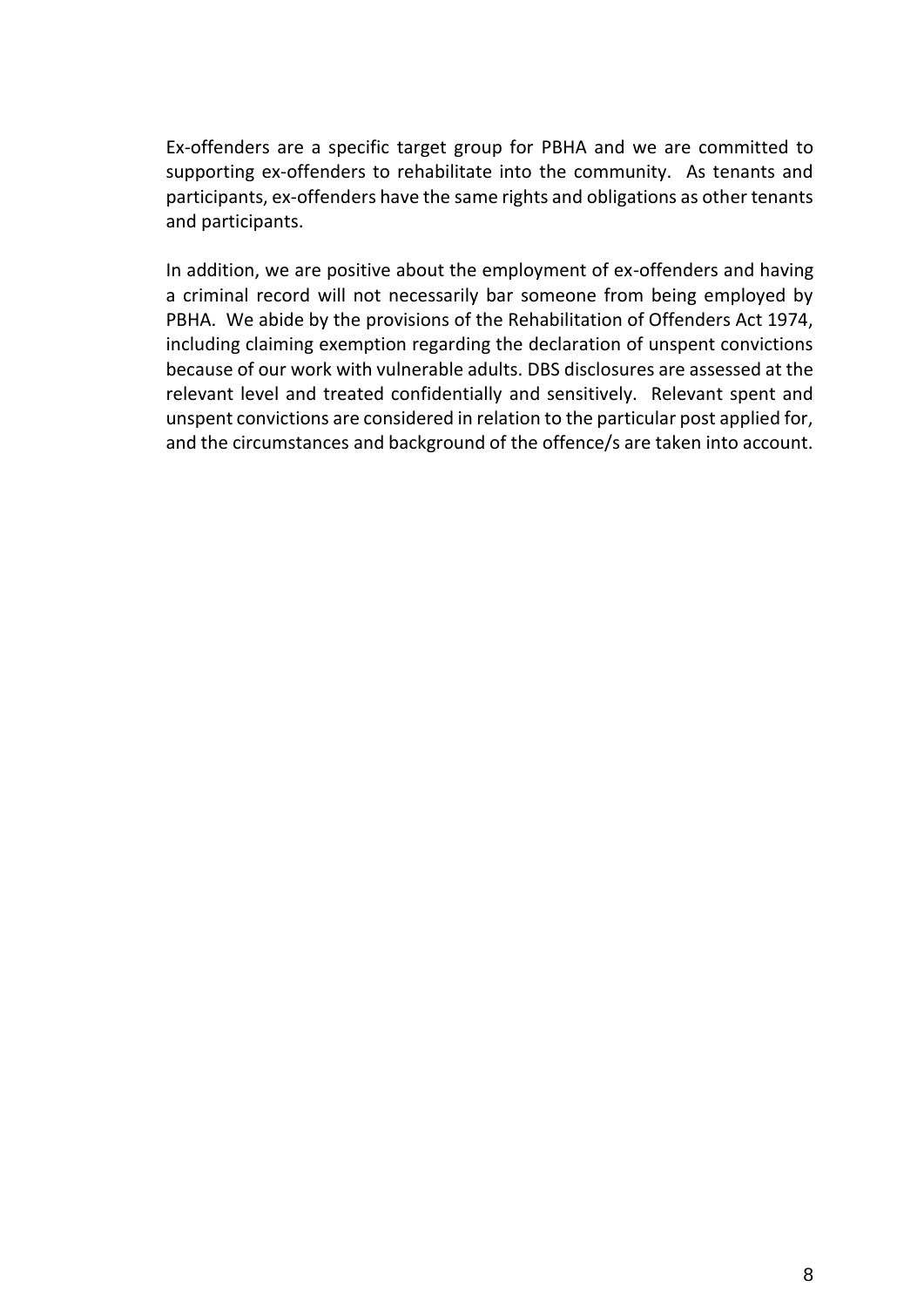# **EQUALITY, DIVERSITY AND HUMAN RIGHTS ACTION PLAN**

#### **1.0 INTRODUCTION**

PBHA is committed to Equality, Diversity and Human Rights in all of our work. Our core values of Participation, Respect, Inclusion, Diversity and Empowerment demonstrate this commitment to staff, tenants and participants and the outside world. But we should never be complacent about our commitment. We must constantly take the right steps to improve our performance in terms of Equality, Diversity and Human Rights. With this in mind, we have developed an action plan laying out the steps that we are committed to taking over the next three years.

We recognise that discrimination is unacceptable. Breaches of the policy will lead to disciplinary proceedings and, if appropriate, disciplinary action. The aim of the policy and the plan is to ensure no job applicant, employee or worker is discriminated against either directly or indirectly on the grounds of:

- Race
- **•** Gender
- **•** Disability
- **Gender reassignment**
- Marriage and/or civil partnership
- **•** Pregnancy or maternity
- Sexual Orientation
- Age
- Religion and Belief

PBHA has an Equality and Diversity Action Plan. This is because we recognise that people do not fit into just one of these categories and it is not helpful to label people according to their differences or similarities. To do so can be unhelpful in terms of people's self-esteem and can stop us working with tenants, participants and staff as individuals with individual needs and aspirations.

The 3 year Equality, Diversity and Human Rights Policy and Action Plan will be reviewed and updated annually by the Equal Opportunities and Diversity Sub-Committee.